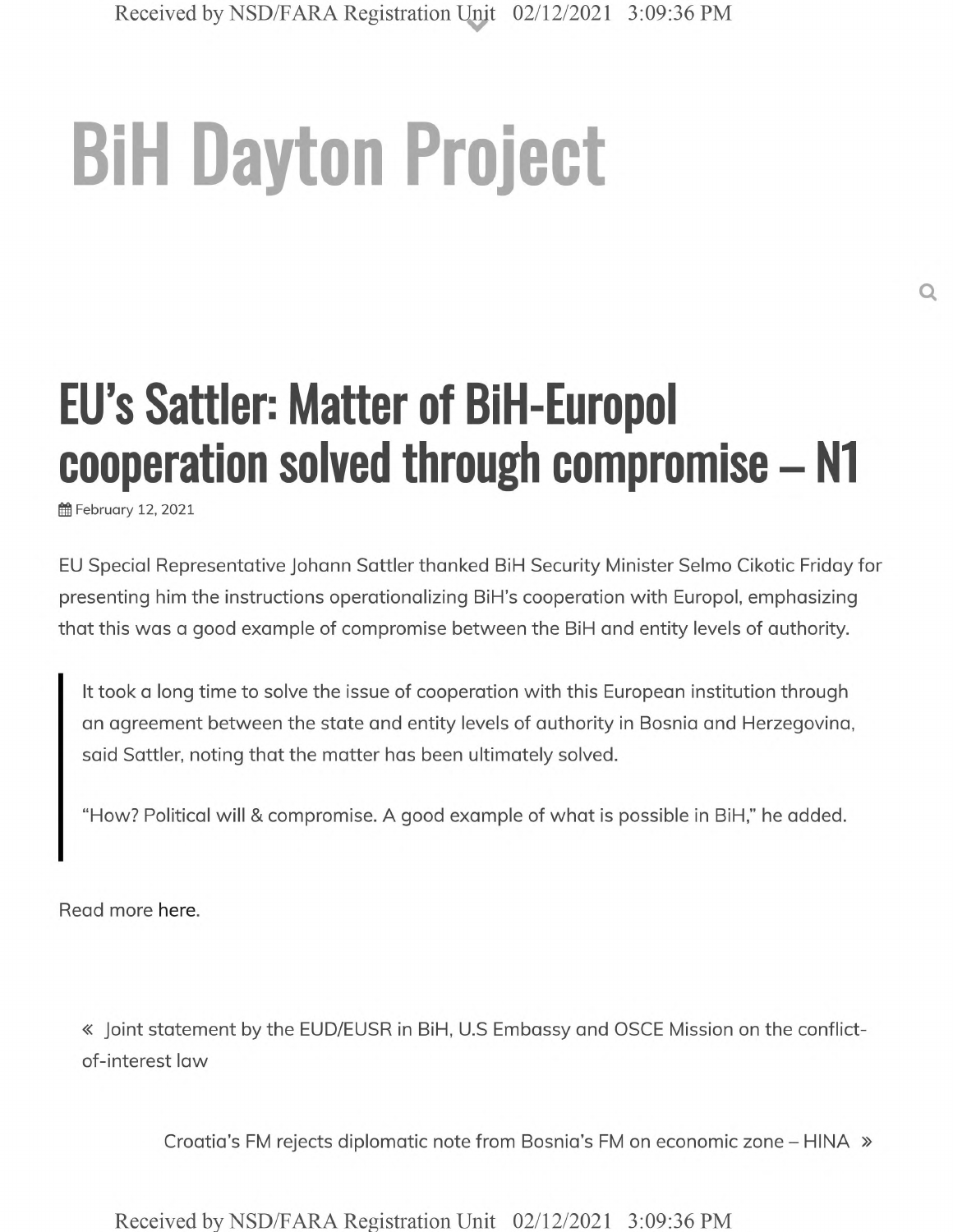## RELATED POSTS by NSD/FARA Registration Unit 02/12/2021 3:09:36 PM



#### Croatia's FM rejects diplomatic note from Bosnia's FM on economic zone - HINA

**曲 February 12, 2021** 



Joint statement by the EUD/EUSR in BiH, U.S Embassy and OSCE Mission on the conflict-of-interest law **曲 February 12, 2021** 



Council of Europe officials coming to BiH to discuss 'Sejdic-Finci' verdict - FENA/N1 **曲 February 11, 2021** 

Received by NSD/FARA Registration Unit 02/12/2021 3:09:36 PM